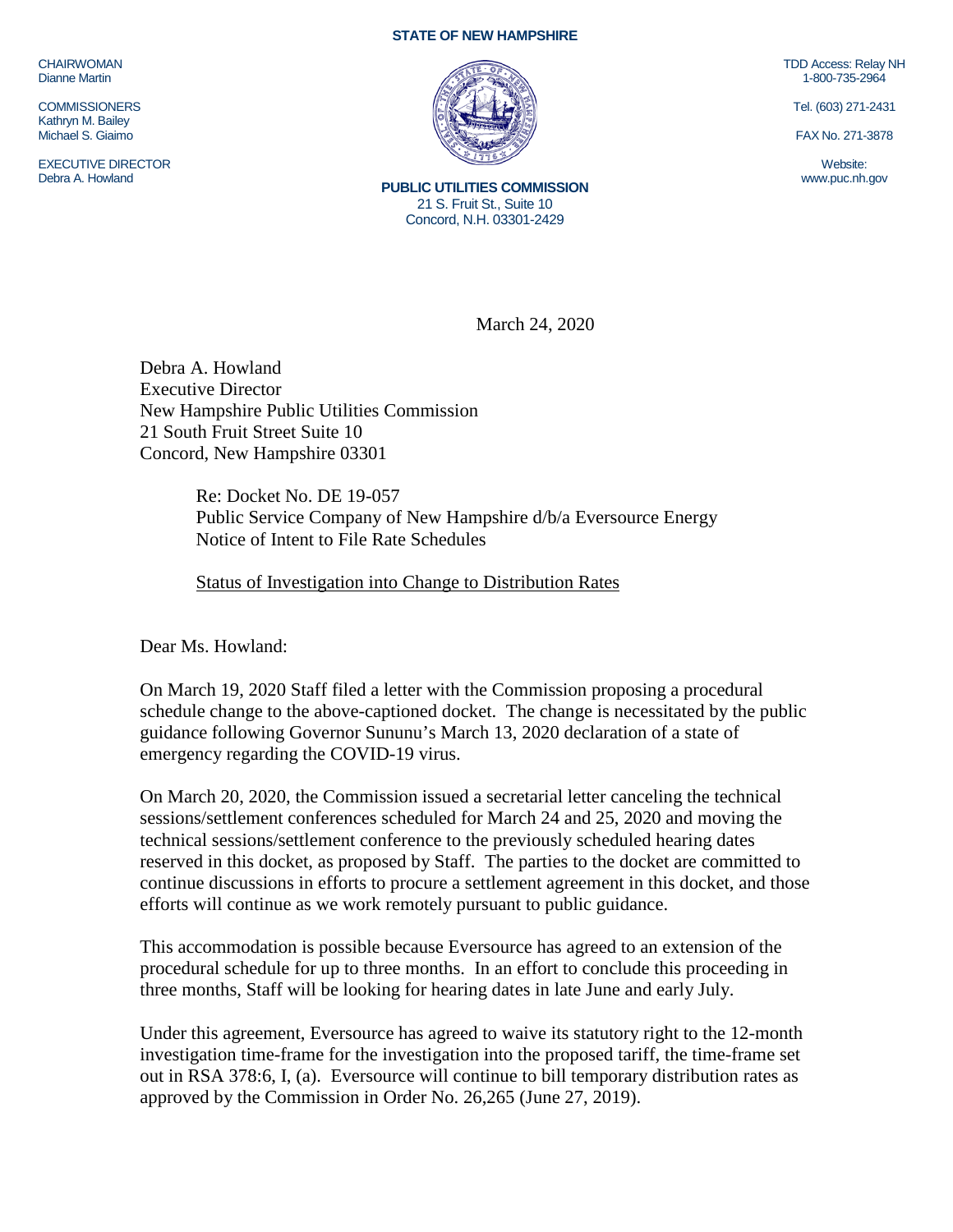Order No. 26,265 approved a settlement agreement that established temporary rates for effect on a service-rendered basis on and after July 1, 2019, for the duration of this permanent rate case investigation. That settlement agreement provided, among other things, for the funding of vegetation management activities at specified levels through June 30, 2020, subject to refund to customers for any amounts recovered but not spent by the Company. Under the revised procedural schedule, Eversource will continue to bill at the approved temporary rates and manage its vegetation program to amounts recovered in rates for this initiative. Thus, the Company will refund to customers any over recovery for amounts recovered but not spent related to vegetation management activities during the term of the extension period, consistent with the temporary rate settlement.

In addition, the temporary rate settlement provided for the credit to customers of amounts previously collected in rates related to the Tax Cuts and Jobs Act of 2017. This amount will be fully refunded to customers as of July 1, 2020. Therefore, the extension of temporary rates according to this letter will result in a surplus credit to customers of approximately \$1 million per month for each month beyond July 1, 2020 that the permanent rate change is postponed.

Pursuant to RSA 378:29, Eversource is authorized to reconcile permanent rates to the temporary rates on a retroactive basis to July 1, 2019 once permanent rates are set. Therefore, the Company will incorporate any over-credit to customers for the TCJA, or any over-collection of vegetation management expenses for the period July 1, 2019 until permanent rates are set, into that reconciliation amount. Staff understands that Eversource will continue to conduct its operations as it has from July 1, 2019 to the present day.

Staff can report that the Office of Consumer Advocate (OCA) agrees with this approach to resolving this complex docket, while complying with the public guidance on the COVID-19 virus. Staff expects to use this time to pursue settlement in the proceeding.

Once Staff has had an opportunity to review the calendar and find dates for the hearing, Staff will report to the Commission for the scheduling of the merits hearing.

If you have any questions, please don't hesitate to contact me.

Sincerely,

Suzanne Amidon Staff Counsel

Cc: Service List (electronically)